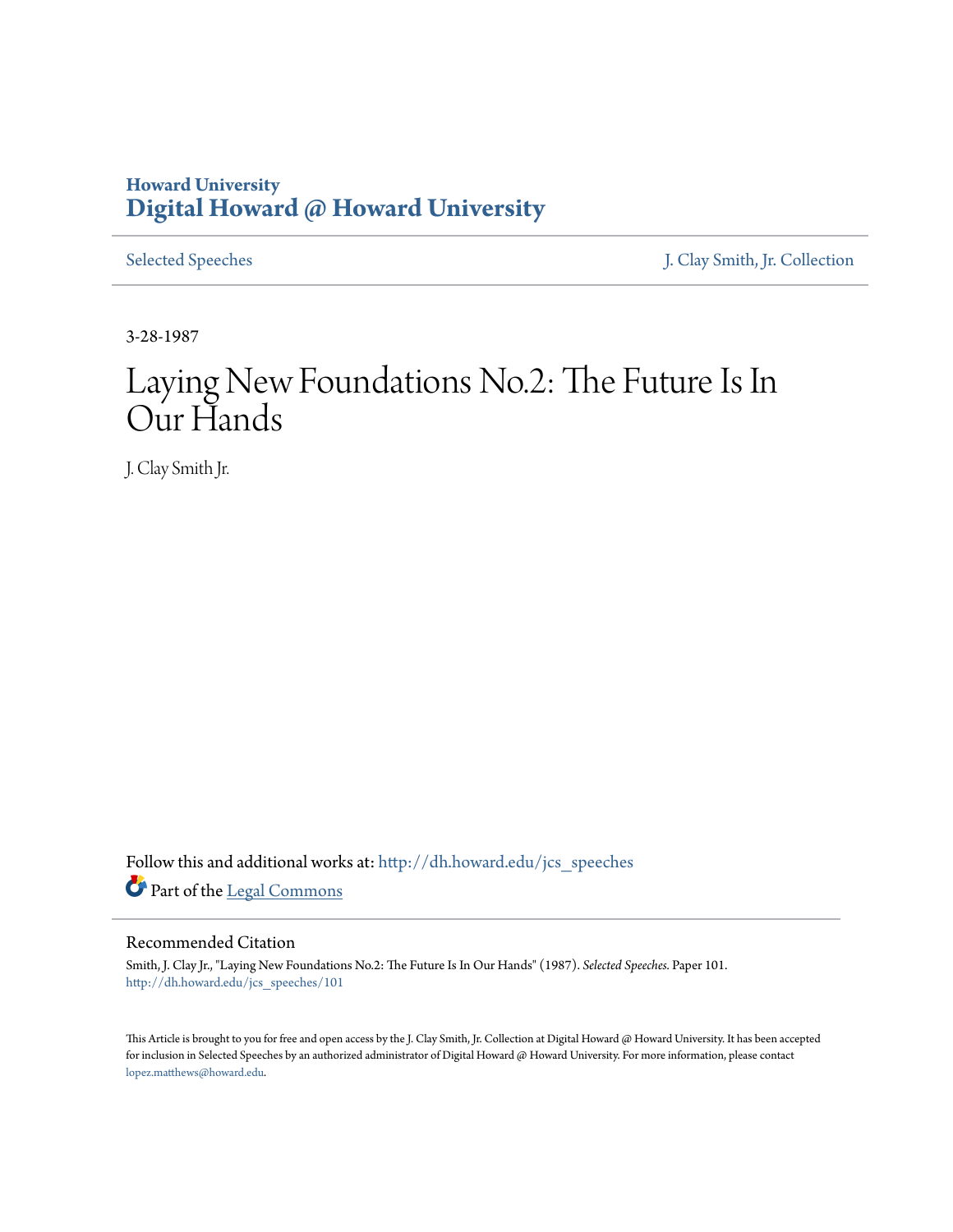#### LAYING NEW FOUNDATIONS No.2: THE FUTURE IS IN OUR HANDS

់ ៖ :

ţ

ļ

By

#### J. Clay Snith, Jr.\* Dean Howard University School of Law

I am honored to address this dinner of the Social Lodge No. 1 F. & A.M., P.H.A., a Prince Hall affiliate, the oldest Prince Hall affiliated Lodge in the District of (blumbia. The purpose of this dinner is to "raise money to assist others in humanitarian and educational efforts."

I am pleased to see that there are same young people in the room this evening representing the future generation of our people and the future leaders of our nation and masonry.

Personally, this is a special opportunity for me. I am the son of a Free Mason. My father, who has been deceased since I was nine years of age, was active in the Masons in Onaha, Nebraska. As a matter of fact, it was from him that I first heard about Prince Hall. Since I was so young, I thought that Prince Hall was the son of a king. My father laughed at my statements.

I remember that my father had a little black book. He left orders with my mother and with his children that we were forbidden to touch this book. I discovered where my father hid the book and I tried to read it. The book

/2G,

<sup>\*</sup>Before the Social Lodge No. 1, F. & A.M., P.H.A., Community Outreach Banquet, March 28, 1987, Howard Inn, Washington, D.C. (Harold Pratt, Jr., Worshipful Master.)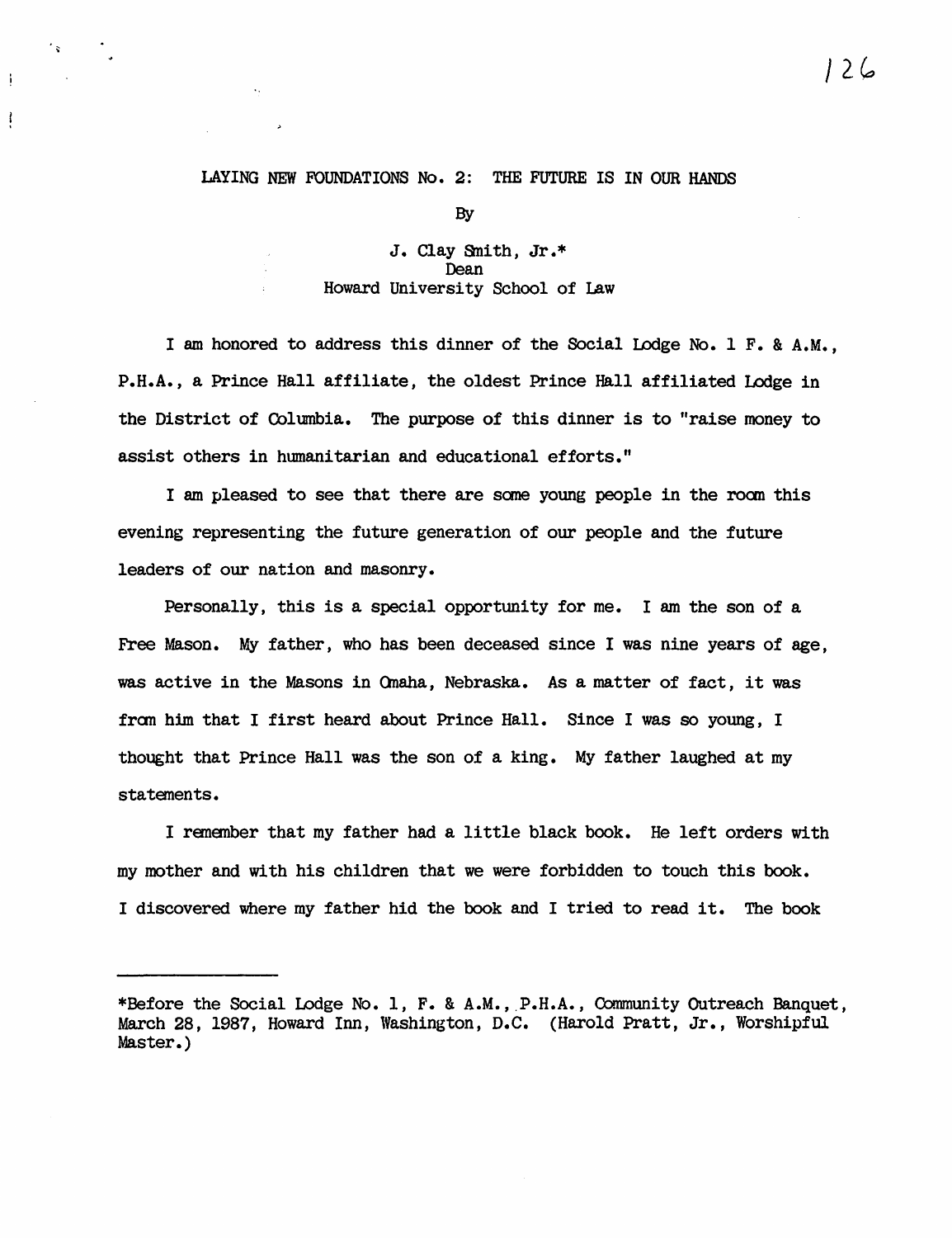was in a black leather cover and opened by a zipper. I didn't care anything about the content of the book, but, boy, did I love to play with the zipper.

Once, my father, for whom I am named, caught me with the book: the consequences were rather great. Needless to say, I never read the book again--even after he passed on. I do know that the men of masonry who came to my home before and after my father died talked about helping the society in which they lived to be a better one, through friendship, morality and brotherly love. And, these men of masonry admonished me, as I was fatherless, to strike out against injustice and to "strive for excellence in whatever endeavor [I] engaged."

Therefore, you can imagine what a great personal pride I feel this evening standing before this august body. I am proud to say that I am the son of a Free Mason.

Before turning to the theme of my address this evening, "Laying New Foundations," I want to share the words of a Black lawyer, John G. Jones, a 33° Mason, who on October 28, 1897, in Providence, Rhode Island, gave a speech calling for the construction of a building for Masons in the District of Columbia. Mr. Jones stated:

> The time has cane when we must take some definite action and adopt some plan so that colored Masons in th United States will have at Washington, D.C., which is the capital of the United States, a proper hall and building that will be a credit to the members of the Masonic fraternity in this country. I recommend at this session the corporation to be formed to be known as the Masonic Temple Building Association of the United States, and that the stock will be sold at one dollar a share and that a lot be purchased at Washington, D.C., and as soon as practicable a suitable building be created thereon.

 $-2-$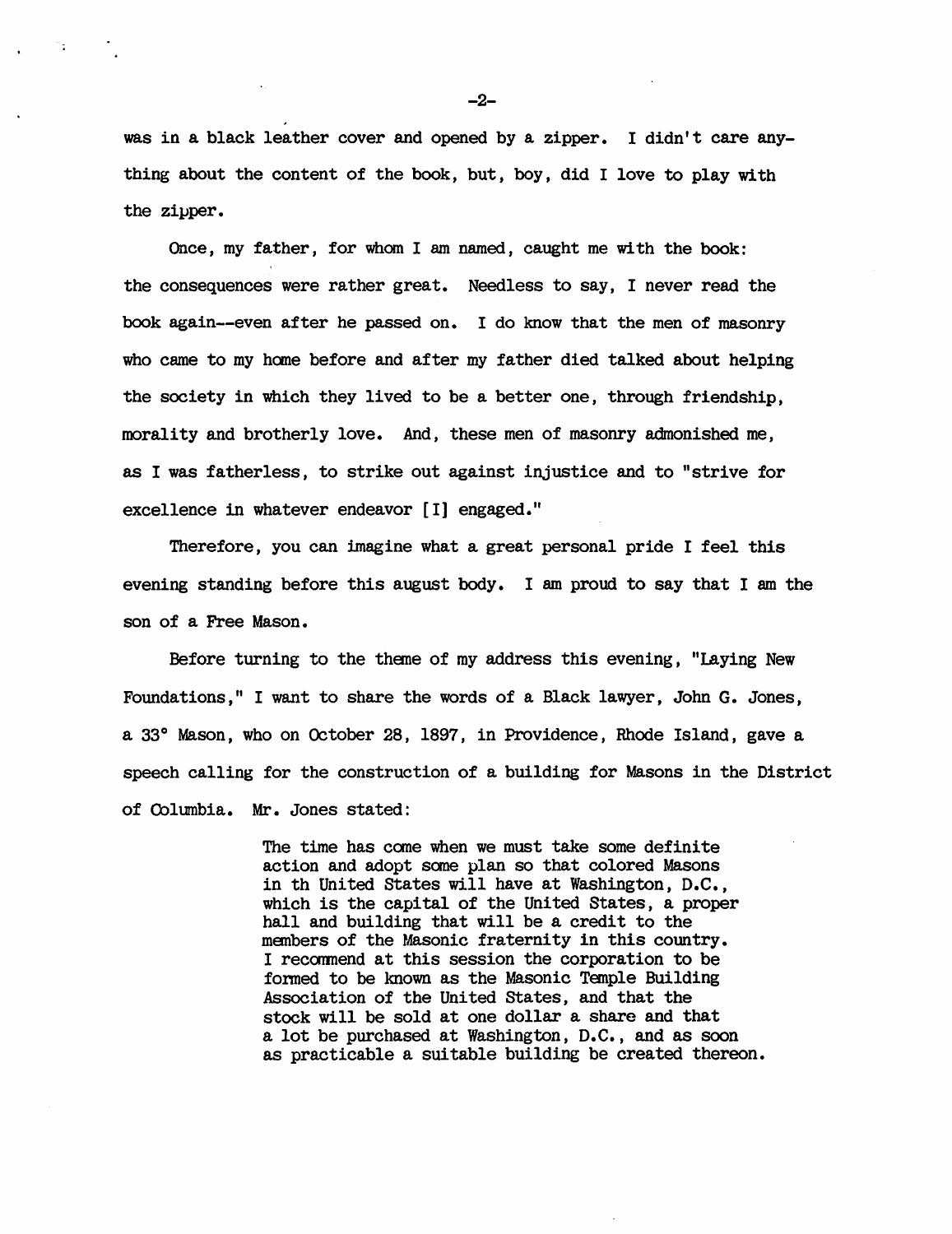See Allocution of John G. Jones, 33° Sovereign Grand Commander To The United Supreme Counsel of the A. A & S. Rite of the Southern and Western Jurisdiction of U.S.A., 28th Annual Session, Providence, Rhode Island, October 28, 1897. at 3.

I do not know whether the efforts of Mr. Jones spurred the creation of such a building but his words suggested that the future was in their hands.

The words of another great Mason more directly focuses on the theme for this evening's occasion, and these are the words that B.F. Rogers, the Grand Master of Illinois spoke over a century ago, on June 20, 1867. Listen carefully to the words that he spoke on that day:

> In view of the origin and true nature of the institution of Masonry, its high importance to the world, the sacredness of its principles, its hanmonizing influence and the whole excellence of the system, whether it be considered in a historical, benevolent, moral or religious point, your minds must be solemnly affected and your hearts seriously engaged to maintain the purity of its precepts, not only as a plan and reasonable duty, but as examples waiting to be imitated by those who shall receive the administration from your hands. Brethren, your profession is built upon a tried foundation; you stand solemnly pledged to the world to maintain the cause of truth against all the assaults of vice, or the inroads of errors. Your several Lodges are, or ought to be, so many temples of virtue and schools of moral and religious instruction; each individual should be a watchful sentinel over the happiness of mankind, ever on the alert to rescue injured innocence, or to avert impending dangers. (enphasis added).

When I read Grand Master Rogers' remarks, the words "your profession is built upon a tried foundation" inspired the title of my conments this evening -- "Laying New Foundations: The Future Is In Your Hands."

As Black Americans we can be proud of the significant contributions we have made to survive against social, political and econanic barriers.

-3-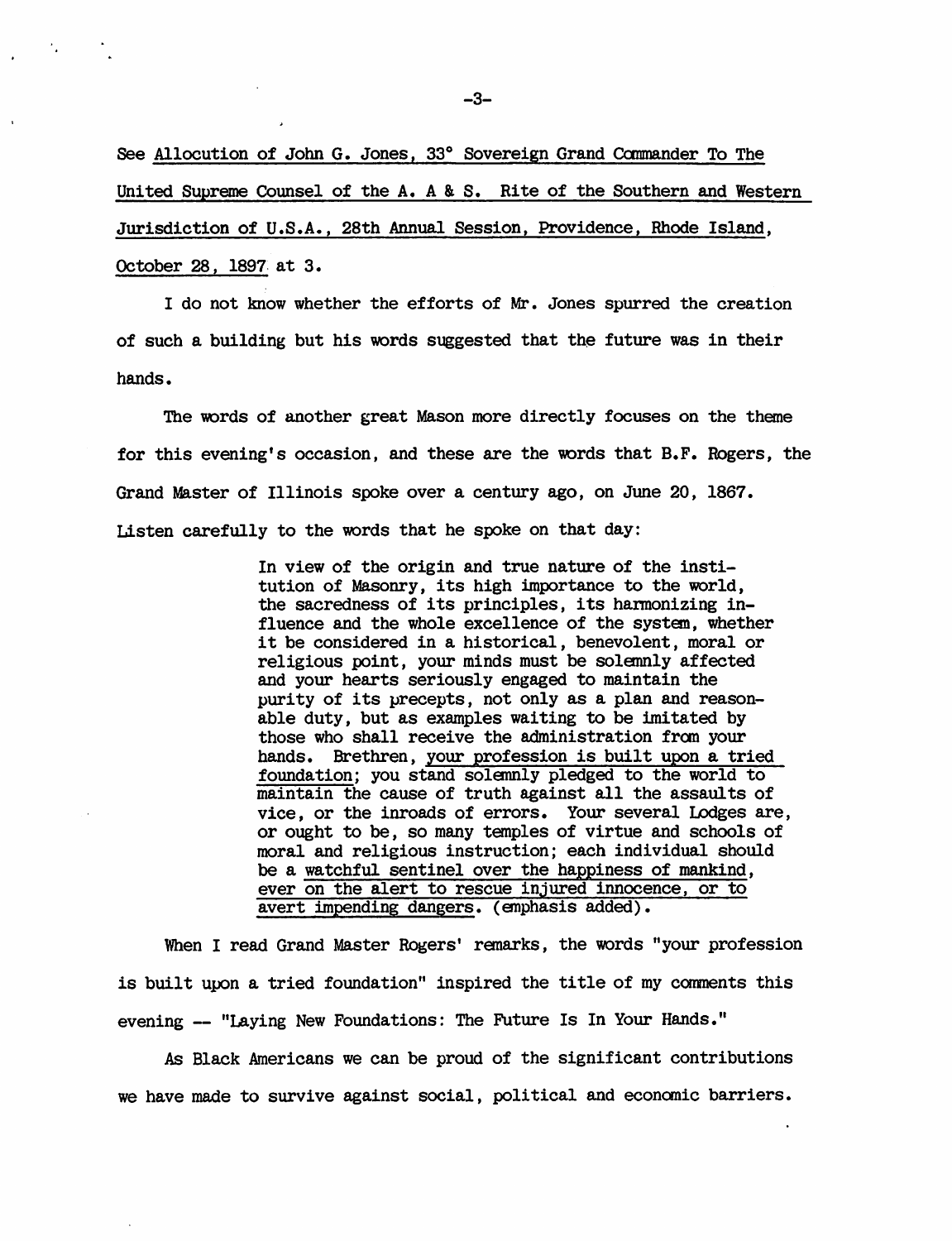No one can quibble with the investment of energy that Black Americans have spent in keeping this country strong and free from internal and external aggression. Many of you in this room have served your country in the military or  $CCC$  Camps, and most of you are the sons and daughters of the slave system which restricted liberty, and delayed the contribution which Black Americans are now making in this nation.

All of you are the "tried foundation[ $s$ ]" of your family, of your church, of your community, of your profession, of your lodge, and of your nation. But, as tried and true as you are, and as productive citizens as you are in the vast world in which you live -- are you positive that you are laying new foundations for future generations of Black Americans in our beloved danocracy? Do you accept the conclusion that the future is in your hands?

When Grand Master Rogers uttered his first communication as leader of the Free Masons of Illinois, he acknowledged the past and those who had gone before him. However, his blueprint for the future was to build a society brick-by-brick which would shield Black Americans from "impending dangers." As B.F. Rogers said, one of the duties of mankind is to "avert impending dangers." Do you see any impending dangers facing the Black community in which you live? Is the denial of one's self as a worthwhile human being an impending danger? When a Black child is told that he/she is ignorant, stupid and dumb by teachers in any school system -- does the impact on that child create an impending danger?

When you hear a citizen say that "I've paid my dues and there is nothing more that I can do to assist in solving problems of the comnunity" can this attitude be defined as an impending danger?

-4-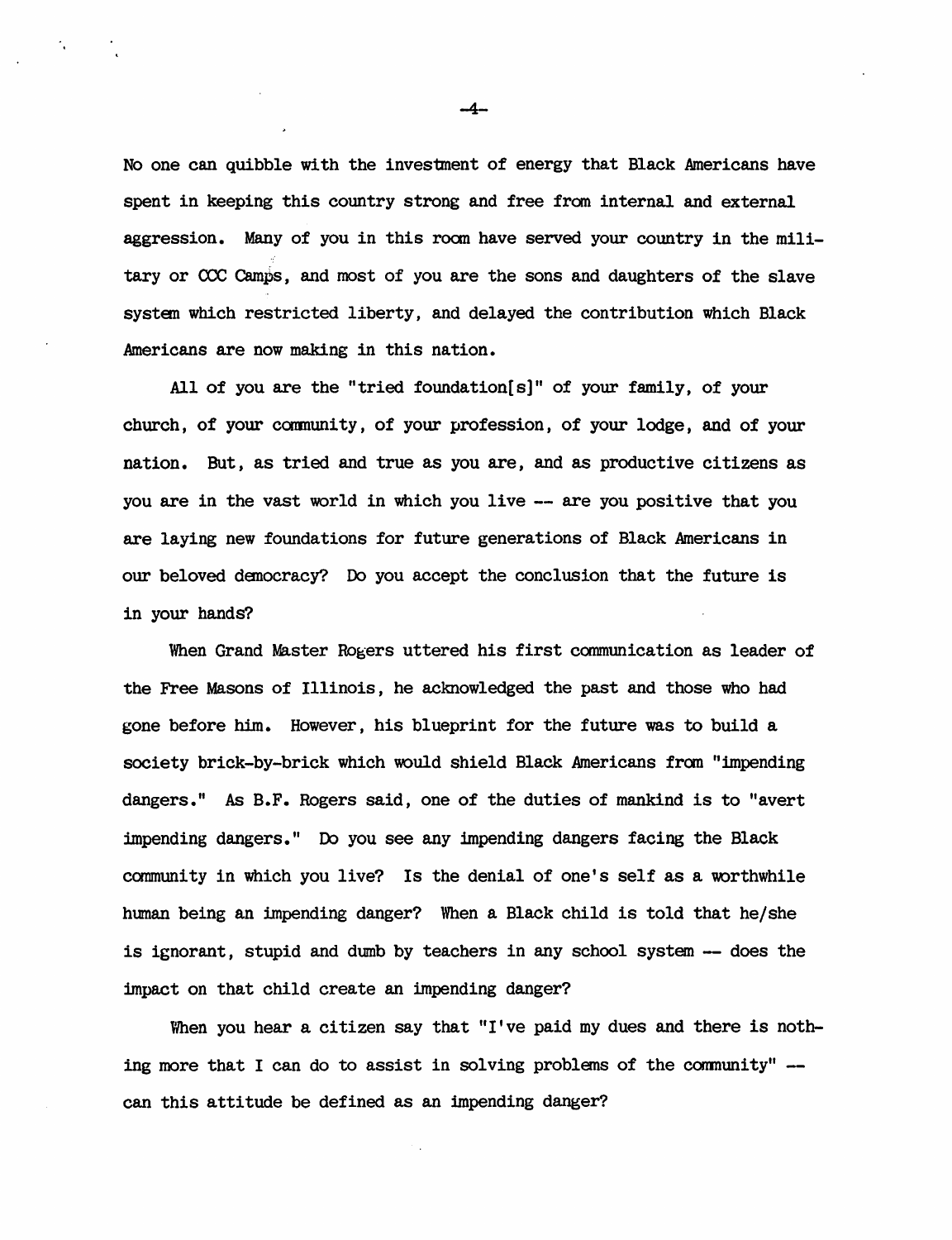When you see students walking the streets during normal school hours and who believe that working for a living is dishonorable  $-$  don't you believe that such a view creates an impending danger?

When you hear statements that Blacks have made it because two or three people have achieved modest success and salaries while substantial numbers of our people stand in line to receive food stamps -- can you deny that there exists an impending danger?

When you see the renewal of Klu-Klux-Klan activities of burning crosses on the lawns of Black and Jewish citizens of this country  $-$  can you deny that there exists an impending danger?

And when you see our young people unable to find jobs to make them good and productive citizens -- do you recognize the existence of an impending danger?

Grand Master B.F. Rogers knew then, as I suspect, that all of you know now, that life and the progress of society  $-$  however simple or complex  $$ survives because men and women of vision "lay new foundations" upon which future generations may finnly stand. Is the future in your hands? If you "lay new foundations" today you may "avert impending dangers" which knock at the door of Black America.

look at any institutions which have survived rugged times: look at the descendants of Prince Hall. What would this world be today without the contribution of "Negro Masonry?" Look at the Black colleges of this nation. Where would America be today without the graduates of Black institutions of higher education, such as the Howard University School of Law? look at the U.S. House of Representatives. Where would Black Americans be today, but for the prodigious effort of the Oongressional Black caucus? Look at

-5-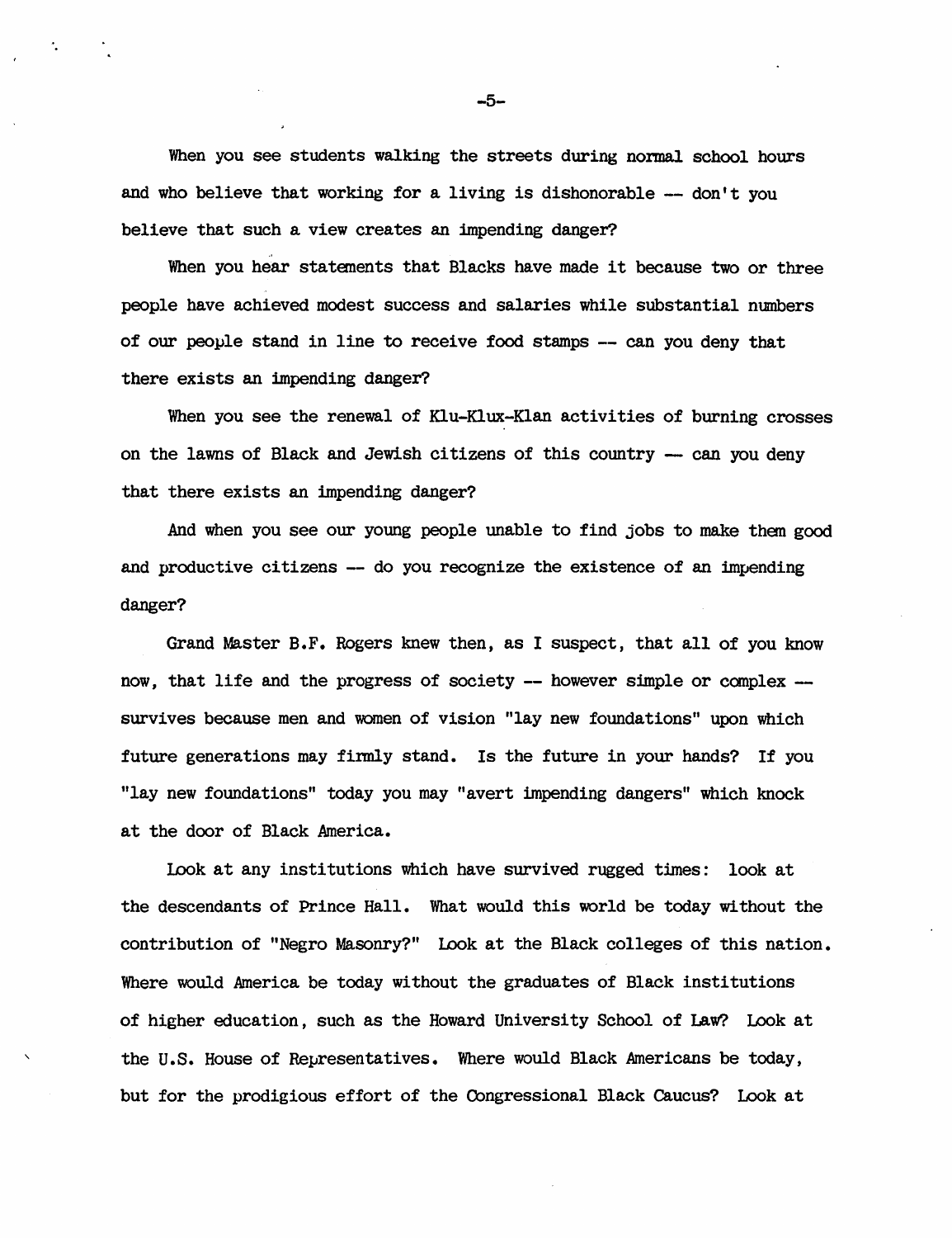Washington, D.C. Where would it be but for the contribution of Howard LAw School graduates like Mayor Walter Washington? Look at the legal profession. Where would Black Americans be today without the scholarship of one of the nation's finest 'lawyers -- the late Charles Hamilton Houston, the deeds of Ollie May Cooper, and the jurisprudence of Judge Barrington Parker, all of the District of Columbia. And, where would any individual in this room be this evening without the kindness, the thoughtfulness, the care, the understanding, the sacrifice, the love, the devotion, the tenderness, and the concern of somebody?

Today, Black Americans must rekindle the spirit of intelligently and systematically laying new foundations because the future is in our hands. A new generation of Free Masons must be qualified and prepared to carryon the beliefs and the traditions of the foundation that others have laid. However productive Black colleges have been in the past they must look to the future and plan their curriculums and tailor their rhetoric to accommodate the change that comes with the passing of time; and yet, maintain their course of educating Black Americans, who, for sundry reasons are still being classified as unqualified for admission into same of the top universities in this country.

Whatever the accomplishment of the Congressional Black Caucus -- and there have been many -- it cannot rest upon the laurels of yesterday. The Caucus and the Black elected officials of this nation must cast their nets to the future and by this act assess political alliances which will secure the presence of Black Americans and other minorities as permanent participants in this country.

The citizens of Washington, D.C., must be what Mayor Marion S. Barry,

-6-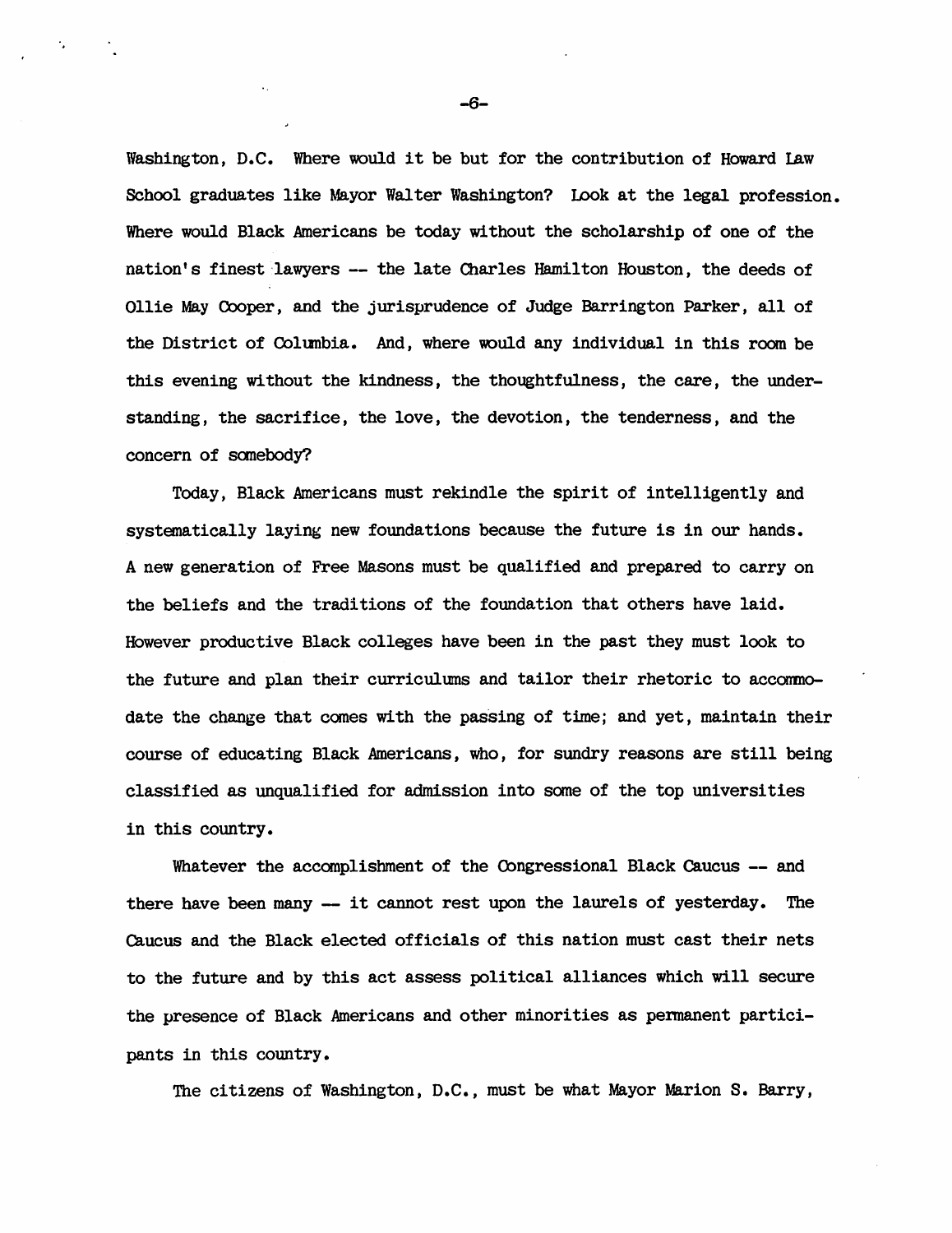$Jr.$ , is to this city  $-$  an explorer for new settlements, a conscriptor of more knowledge, a commander of better public educational institutions, a lover of the arts and the patron of starving painters, opera singers, and ballet dancers.

Today, we must enlarge and you must denand that we enlarge our scholar community. Black Americans will not be able to face the fierce competition they will face in the twenty-first century, unless the Black community provides and cares for the thinkers of our years. We cannot afford or allow our scholars to be abused and discouraged by those who refuse to afford them the opportunity to teach in their universities or refuse to allow the publication of their thoughts in books, and those who close their art galleries to art which records the soul of Black America.

The civil rights movement was born out of a spirit to lay new foundations. Hence, leaders such as Dr. Martin Luther King. Jr., cleared a new section of the forest so that new settlers could move in and lay new mortar, new brick, new hopes and new dreams.

Since the 1960's, we have seen products of the civil rights movement flee the cities, abandon their communities, turn their noses up at homeless people as they drive to the suburbs to watch the Monday night football game, and cop out of the struggle for civil rights for minorities, and even question the need for affirmative action.

These people have ceased to lay a new foundation, which casts a net broad enough to encompass the masses. They are blind to the future. The poor and the uneducated are with us, but I am not one who believes that the poor must always be with us in a land as rich as our own and in a land in which equal opportunity is said to exist.

 $-7-$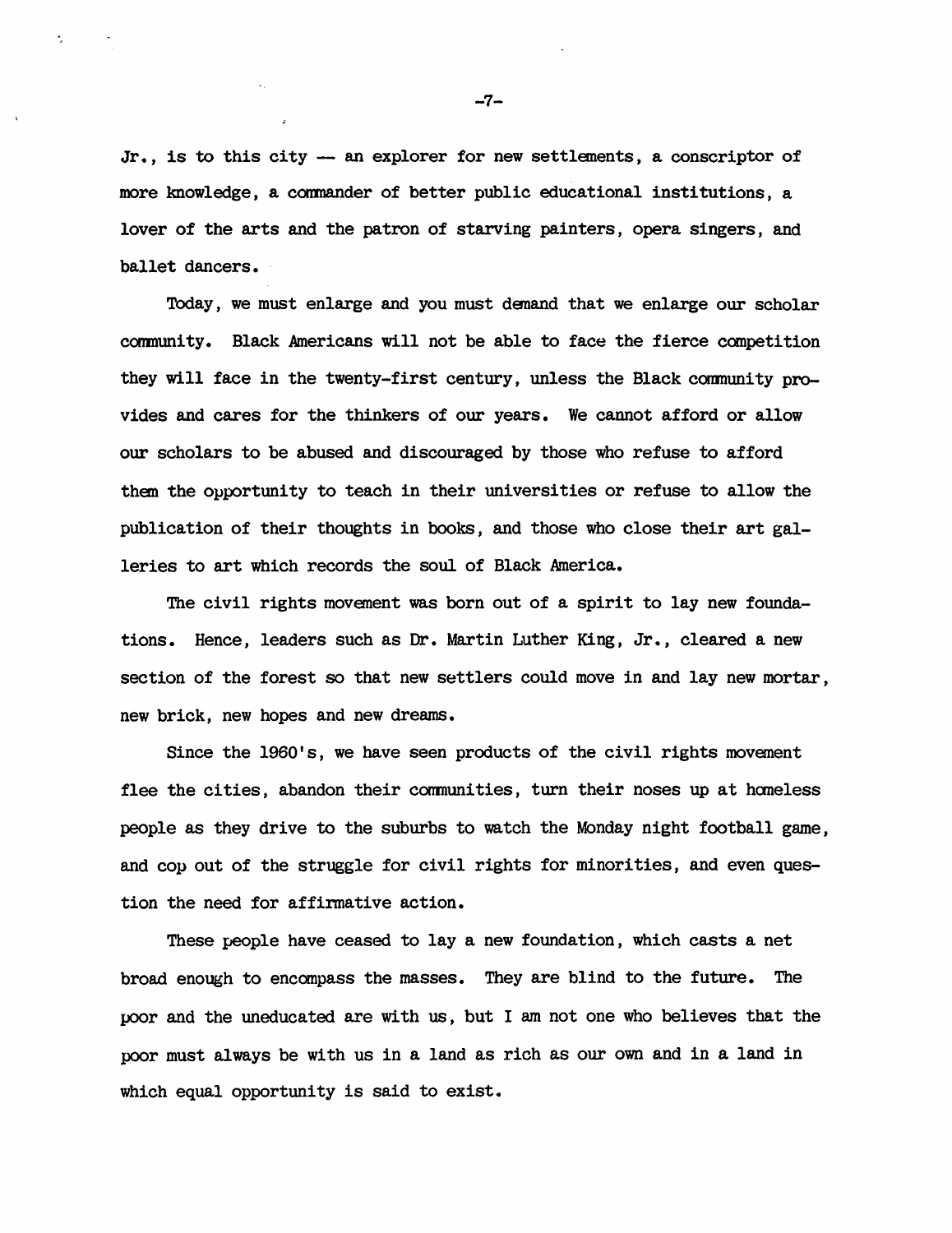In this, the Bicentennial of the United States Constitution -- we should be seriously concerned about the future conditions of our nation. It will do us little good to celebrate the 200th Birthday of the U.S. Constitution if we do not lay new qonstitutional foundations sturdy enough to carry young people into the twenty-first century.

I believe it is clear that Afro-Americans must lay new foundations to create for themselves a sense that they are somebody.

Afro-Americans must never isolate themselves from new and provocative thought. We must lay new foundations in the realm of thought and probe and actively challenge the thoughts of others who are asleep to the needs of Black people.

Afro-Americans must recommit themselves to a sense of community and take pride in group identity. If you don't know who you are, it is impossible to lay new foundations for yourself or for future generations.

Afro-Americans must exert their collective power to make their presence felt in every nook of the nation. Ignore those who are talismen of doom. Seek and demand justice now, not tomorrow; seek freedom now, don't wait for it to come in a box wrapped with a red ribbon.

Afro-Americans must pay homage to their fallen warriors. However, if  $Dr.$  King could speak to us he would say that many Americans really didn't hear what he was telling us prior to his death. He would say that his contribution to America was an extension of other advocates for justice, such as Booker T. Washington and W.E.B. DuBois. If Washington and DeBois, Mary Church Terrell, Robert Morris, Arthur Davis Shores, George Boyer Vashon and others had not laid a new foundation in the struggle for the survival of Black America, Dr. Martin Luther King, Jr., may never have surfaced as the strong leader that he was.

-8-

 $\mathbf{V}=\mathbf{V}$